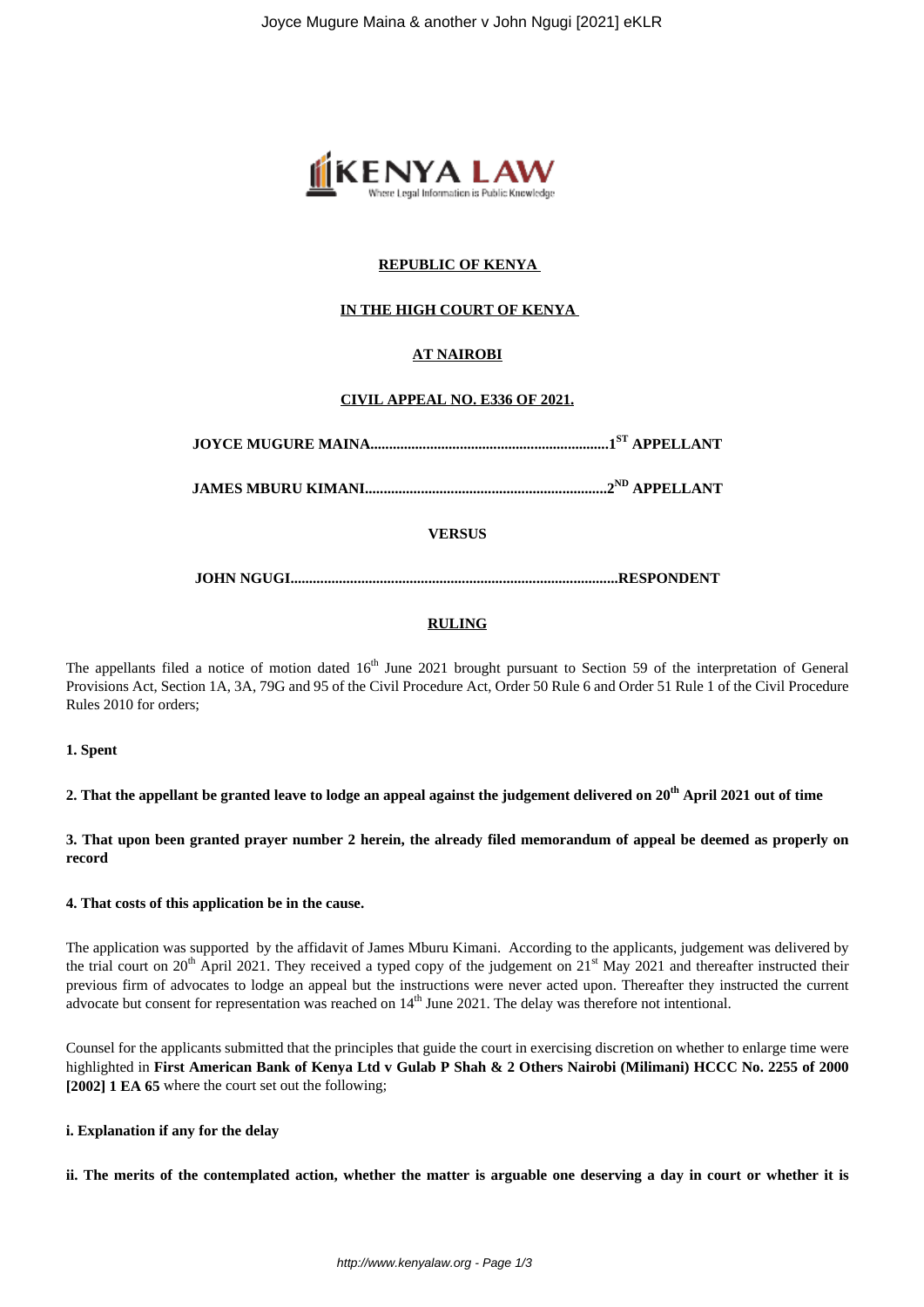### **frivolous one which would only result in delay of the course of justice**

# **iii. Whether or not the respondent can adequately be compensated in costs for any prejudice that he may suffer as a result of a favorable exercise of discretion in favor of the applicant.**

The applicant explained that judgement in Milimani CMCC No. 7516 of 2016 was not immediately available after the judgement was delivered and a copy was availed on 21<sup>st</sup> may 2021 to the applicant's previous advocates. The applicants being dissatisfied by the judgement instructed their previous advocates to file an appeal but their instructions were never acted upon. On  $27<sup>th</sup>$  May 2021 the applicants instructed the current law firm to come on record and the previous firm of advocates but there was need to regularize the issue of representation before filing the appeal. Consent was reached on  $14<sup>th</sup>$  June 2021 and this application was filed soon thereafter. The applicant in support cited **Philip Keipto Chemwolo & another v. Augustine Kibende [1986] KLR 495** where the court stated

### "**Blunders will continue to be made from time to time and it does not follow that because a mistake is made that a party should suffer the penalty of having his case determined on its merits"**

The applicants added that the intended appeal is arguable as it seeks to challenge the dismissal of the matter by the subordinate court despite availability of evidence to guide the court to a contrary decision. The applicant also argued that there will be no prejudice suffered by the respondent if the orders sought are granted.

The respondents opposed the application vide their grounds of opposition dated  $29<sup>th</sup>$  July 2021 and submitted that during judgement both parties' advocates were present in court and were informed that the copies of the judgement were ready and the parties should apply and pay for the same to enable them get a copy of the judgement. That it was therefore improper for the applicants advocates to allude that judgment for this matter was not typed and hence the delay caused and if at all the same was not typed the applicants ought to have annexed the said communication. In support the respondents cited Section 107 of the Evidence Act that states

# "**Whosever desires any court to give judgement as to any legal right or liability dependent on the existence of facts which he asserts must prove those facts exist"**

Counsel for the respondent argued further that the intended appeal is untenable and only meant to delay the conclusion of the suit and also delay the course of justice. The application herein is therefore an afterthought meant to deceive the court and ought not to be allowed.

#### **Analysis and determination**

I have considered the application, the supporting affidavit, the grounds of opposition and the submissions filed by the parties.

**Section 79G** of the Civil Procedure Act provides that:

**Every appeal from a subordinate court to the High Court shall be filed within a period of thirty days from the date of the decree or order appealed against, excluding from such period any time which the lower court may certify as having been requisite for the preparation and delivery to the appellant of a copy of the decree or order:**

# **Provided that an appeal may be admitted out of time if the appellant satisfies the court that he had good and sufficient cause for not filing the appeal in time.**

The Court's decision as to whether or not to extend time for filing an Appeal is an exercise of this Court's discretion. However, the court must act upon reason(s) not based on whims or caprice. In general, the matters which a court takes into account in deciding whether to grant an extension of time are; the length of the delay; the reason for the delay; the arguability of the Appeal and the degree of prejudice to the Respondent if the application is granted.

The applicants have laid blame on the fact that a typed judgement was not readily available. That their former advocates did not act